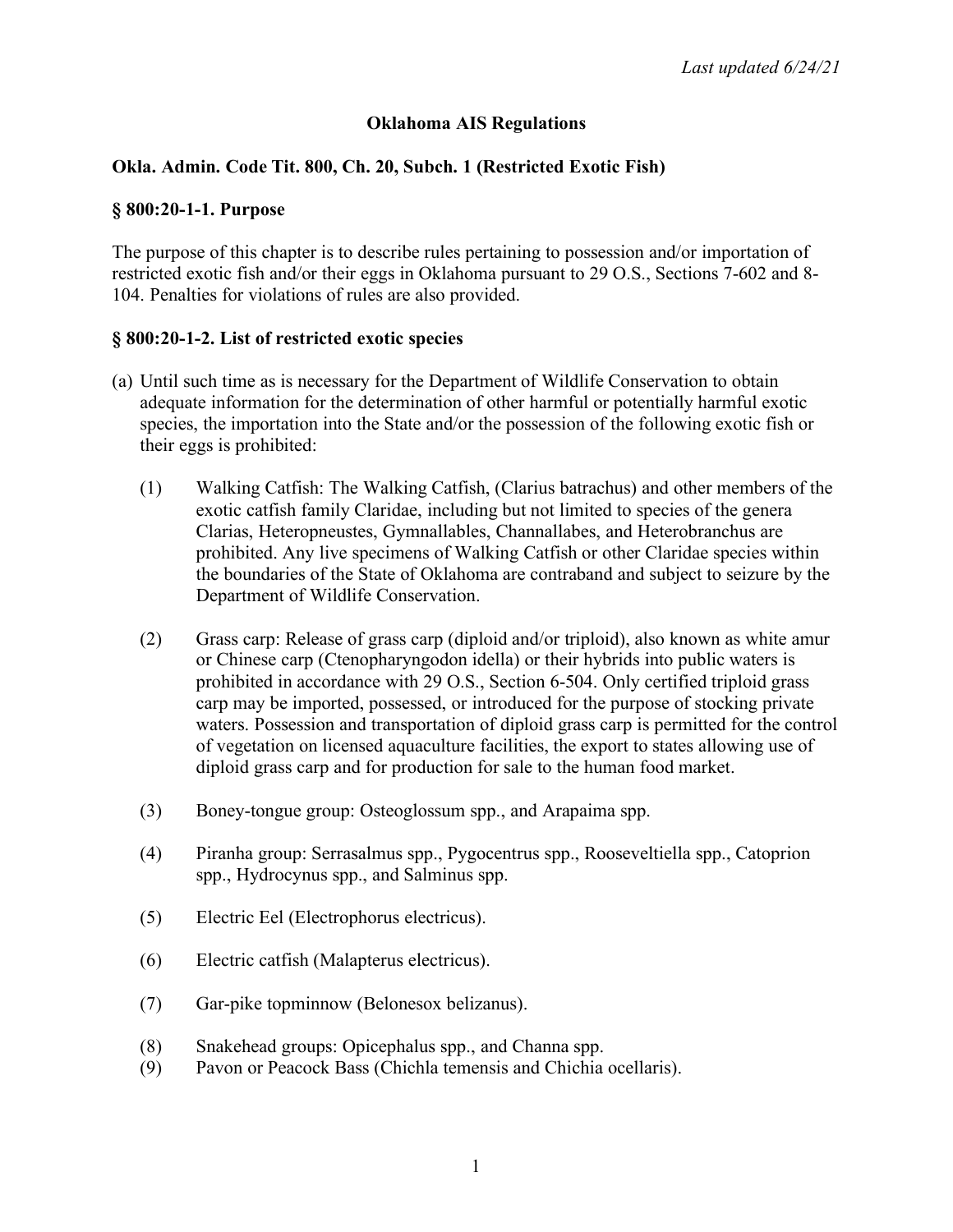- (10) Parasitic South American Catfish group (Candiru), genera & species of the Trichomycteridae family. Vandellia spp., Tridens spp., and Pyqidium spp.
- (11) Freshwater Stingray group: Paratrygon spp., Potomotrygon spp., and Disceus spp.
- (12) Houri (from South America): Macrodon spp., and Hoplias spp.
- (13) Rudd and rudd hybrids (Scardinius spp.).
- (14) Bighead carp (Hypophthalmichthys molitrix). This shall not interfere with the possession of dead bighead carp when reporting the fish to ODWC personnel.
- (15) Silver carp (Aristichthys nobilis). This shall not interfere with the possession of dead silver carp when reporting the fish to ODWC personnel.
- (16) Black carp (Mylopharyngodon piceus).
- (17) Alewives (Aloso pseudoharengus).
- (18) Rainbow smelt (Osmerus mordax).
- (19) Blueback herring (Alosa aestivalis).
- (b) Tilapia:
	- (1) The sale and use of all Tilapia species as bait is prohibited.
	- (2) The stocking of all Tilapia species in any heated-water reservoir including Sooner, Konawa and Boomer Reservoirs is prohibited.
	- (3) This shall not interfere with the sale of dead and/or processed Tilapia for human food or the sale or transport of Tilapia species for the purpose of aquatic vegetation control in privately owned ponds.
- (c) Crayfish:
	- (1) Australian Red Claw (Cherax quadricarinartus)
	- (2) Rusty (Orconectes rusticus)

#### **§ 800:20-1-3. Penalties**

Any person violating these Chapter provisions shall be subject to the penalties provided in 29 O.S., Section 7-602 and 8-104.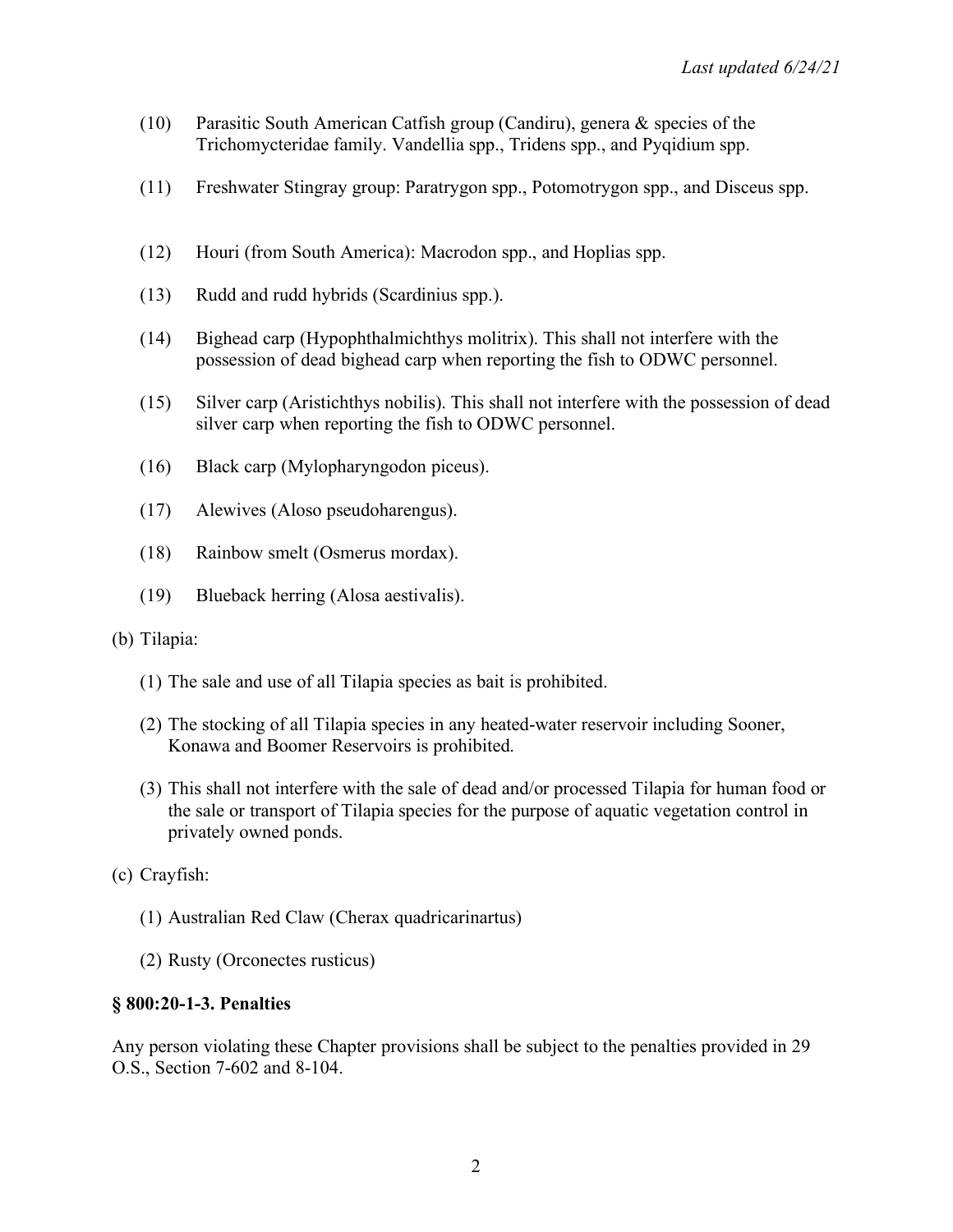## **Okla. Admin. Code Tit. 800, Ch. 20, Subch. 2 (Introductions of Fish and Aquatic Organisms)**

## **§ 800:20-2-1. Purpose**

All "waters of this state" as defined in Title 29:2-147 are hereby designated as controlled by the Wildlife Conservation Commission.

# **§ 800:20-2-2. Procedures and Guidelines [TERMINATED]**

## **§ 800:20-2-3. Introductions of fish and aquatic organisms**

No person shall release, deposit, place or permit to be released, fish, crayfish, mussels, other aquatic organisms, or non-native plant species in any of the public streams, public lakes or public ponds whose stocking is controlled by and so designated by the Wildlife Conservation Commission without the consent of the Wildlife Conservation Director.

## **Okla. Admin. Code Tit. 800, Ch. 20, Subch. 3 (Noxious Aquatic Plants)**

### **§ 800:20-3-1. Purpose**

The purpose of this chapter is to describe rules pertaining to noxious aquatic plants and/or their seeds, stems or parts in Oklahoma pursuant to 29 O.S., Section 6-601.

### **§ 800:20-3-2. List of declared noxious aquatic plant species**

- (a) Pursuant to 29 O. S., Section 6-601, the following plants, seeds or plant parts are hereby declared to be noxious:
	- (1) Azolla pinnata Mosquito Fern (aka Water Velvet, Water Fern)
	- (2) Caulerpa taxifolia Caulerpa (aka Mediterranean Clone of Caulerpa)
	- (3) Eichhornia azure Anchored Water Hyacinth (aka Rooted Water Hyacinth, Blue Water Hyacinth, Saw-petal Water Hyacinth)
	- (4) Hydrilla verticillata Hydrilla (aka Florida Elodea, Star Vine, Oxygen Plant, Oxygen Weed)
	- (5) Hygrophila polysperma Hygro (aka Miramar Weed, Green Hygro, Oriental Ludwigia, East Indian Hygrophila)
	- (6) Ipomoea aquatica Water Spinach (aka Swamp Morning Glory, Chinese Water Spinach, Water Bindweed, Aquatic Morning Glory)
	- (7) Lagarosiphon major African Elodea (aka Oxygen Weed)
	- (8) Limnophila species Ambulia (aka Asian Marshweed, Limno, Red Ambulia, Indian Ambulia)
	- (9) Lythrum salicaria Purple Loosestrife (aka Loosestrife)
	- (10) Marsilea quadrifolia Marsilea (aka European Waterclover, Four-leaf Clover Fern, Water Fern, Water Clover, Hairy Pepperwort)
	- (11) Marsilea mutica Australian Waterclover (aka Varigated Water-clover, Nardoo)
	- (12) Marsilea minuta Waterclover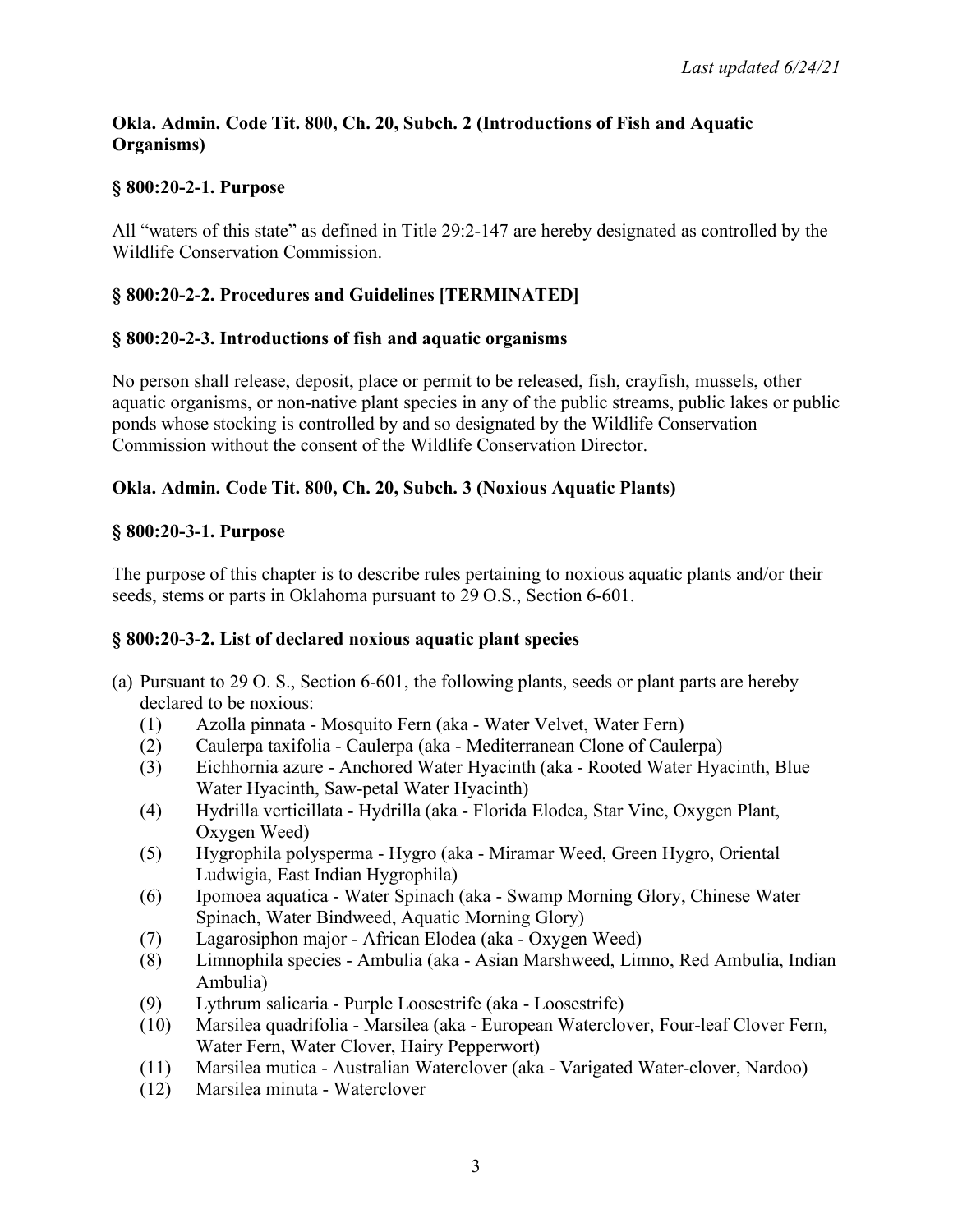- (13) Melaleuca quinquenervia Paperbark Tree (aka Melaleuca, Cajeput, Punk)
- (14) Monochoria hastata Cat's Claw (aka Monochoria)
- (15) Ottellia alismoides Duck Lettuce
- (16) Sagittaria sagittifolia Japanese Arrowhead (aka Hawaiian Arrowhead, Common Arrowhead, Chinese Arrowhead)
- (17) Salvinia spp. all giant and common salvinia species (aka Salvinia, Butterfly Fern, Water Fern, Water Moss, Water Velvet, Karibaweed, Koi Kandy, Water Spangles, Floating Fern, South American Pond Fern)
- (18) Alternanthera spp. Alligatorweed and congeneric species (aka Alligator-weed, Chaff Flower, lilacina, roseafolia)
- (19) Solanum tampicense Wetland Nightshade
- (20) Sparganium erectum Exotic Bur-reed
- (21) Glossostigma diandrum Mud Mat
- (b) Aquatic plants assigned to the "Species to Watch" list by the Oklahoma Department of Wildlife Conservation shall be displayed in the annual Oklahoma Fishing Guide.

## **§ 800:20-3-3. Penalties**

Any person violating these Chapter provisions shall be subject to the penalties provided in 29 O.S., Section 6-601.

## **Okla. Admin. Code Tit. 800, Ch. 20, Subch. 4 (Aquatic Nuisance Species Restrictions)**

### **§ 800:20-4-1. Purpose**

The purpose of this subchapter is to describe the rules pertaining to the movement of aquatic nuisance species.

### **§ 800:20-4-2. Movement of aquatic plants**

No person may transport aquatic plants between waters of this state. Persons must remove all aquatic plants from boat, trailer, or any other gear capable of holding aquatic plants prior to placing boat, trailer or gear into waters of the state.

### **§ 800:20-4-3. List of restricted aquatic nuisance species**

(a) In addition to species listed under 800:20-1-2 and 800:20-3-2 and until such time as is necessary for the Department of Wildlife Conservation to obtain adequate information for the determination of other harmful or potentially harmful aquatic nuisance species, the importation into the State and/or the possession of the following aquatic nuisance species is prohibited:

- (1) Zebra mussel (Dreissena polymorpha)
- (2) Quagga mussel (Dreissena bugensis)